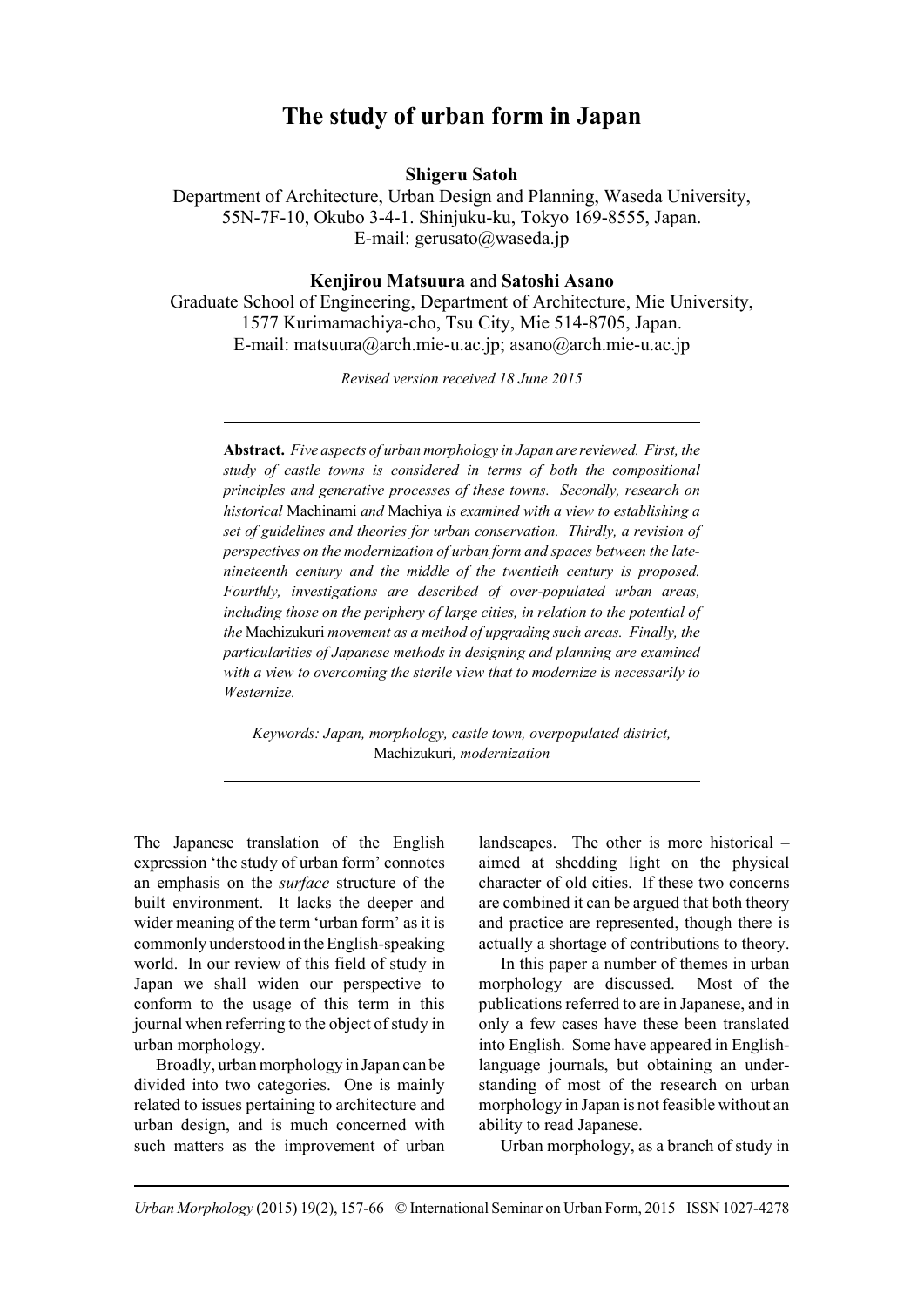Japan, is concerned with the changing forms of the built environment. It straddles four principal fields of knowledge: architectural history; historical geography; history; and urban design and planning. In this respect there is a close similarity with disciplines in the West that are concerned with urban morphology. The authors of this paper have architectural backgrounds, and particular interests in urban design and planning. What is discussed here reflects that orientation, but it is also arguably not seriously unrepresentative of the field of urban morphology as a whole in Japan.

# **Disciplinary perspectives on urban morphology**

Japanese architectural history is increasingly shifting from the study of single physical structures to a concern with urban spaces. The process of urban transformation is being explored not only in architectural terms but also in relation to a variety of interrelated aspects, including social issues and land ownership. Architectural history does of course include studies of change over time in both architectural structural designs and architectural plans (Noguchi, 1988, 1992). In the case of castle towns in particular, the analysis of historical drawings is providing one of the bases for the design of urban space.

Historians of a geographical inclination are uncovering the characteristics of different historical periods, and contributing to a methodology whereby the distinct 'theme' of each period can inform urban design.

Within historical geography, Yamori (1970) in particular has investigated castle towns from the Age of Civil Wars to modern times, focusing on the comparative analysis of their plans. This work has been complemented by the findings of archaeological excavations.

Research on the early stages of urban development is serving both to uncover the configurations of ancient cities and to stimulate arguments about their restoration. There is also a link between fundamental research and practice in that historical studies

are providing bases for urban planning and design.

## **Historical background to the development of research**

After the opening up of Japan to outside influences in 1868 there was widespread assimilation of knowledge from the West. The theme of 'civilization and enlightenment' became central. In the course of the last 3 decades of the nineteenth century Japanese traditions and historical heritage were relegated to minor status. During the first half of the twentieth century, however, there was increasing concern to reclaim what was genuinely Japanese. Historical architecture needed to be 'deciphered', Bruno Taut suggested, by pursuing research into architectural history (Taut, 1962).

In 1919, Japan implemented City Planning Law nationwide. Only in Tokyo City was planning law implemented before 1918. In later years the government made significant changes to the urban planning system, changing a feudalistic urban structure into a modern one. 'Modernization' started before the end of the Second World War in 48 cities that had grown out of castle towns: the street patterns of the old cities were replaced by the so-called functional 'super-grid', namely the straightening and widening of streets. After the Second World War cities seriously damaged by bombing commonly underwent such modernization. Meanwhile, there was no discussion of the value of traditional urban forms, nor was there research on the preservation of historical cities. Such indifference continued into the period of rapid economic growth in the 1970s. Innumerable historical *Machinami* (historical townscapes) and *Machiya* (historical mixed-use trademen's houses) were disfigured or demolished. Gradually, even scholars of architecture considered this to be threatening to traditional heritage and joined the preservation campaign.

At the same time, the so-called *Machizukuri*, the town-making methodology (Satoh, 2003, 2004), was introduced. It entailed disag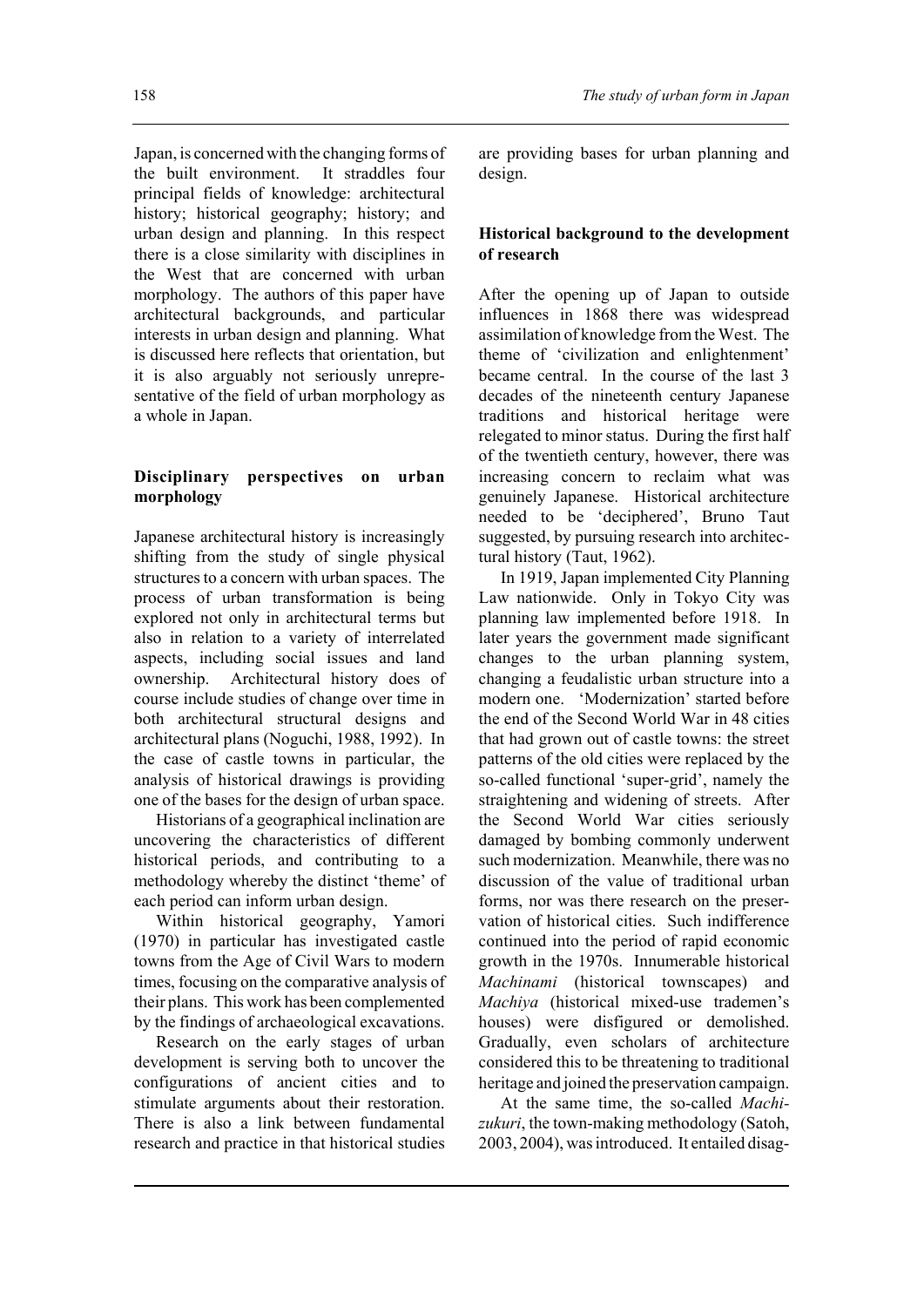gregation of a city's entire living environment into numerous micro-environments and involved a series of step-by-step environmental improvements in pursuit of traditional urban planning – the so-called Master Plan by which the then government technically controlled planning by seeking to integrate entire cities' urban issues. *Machizukuri* was first launched in the 1960s as an alternative to the 'top-down model' of governmental urban planning. Those concerned with Master Plans for new industrial cities that contributed to high economic growth, slowly but surely switched their focus to city-wide planning grounded in design at the level of individual communities. They became interested in the micro-environment of an urban area, because they concerned themselves with the mechanism by which the whole urban area was shaped by multiple local processes, in particular how it generated the urban area's high population density. To reveal the mechanism involved they needed to understand the micro-environment that underpinned urban planning at the lower, district level. In short, urban morphology needed to consider areas of high population density as a major research topic, in addition to the improvement of living environments and the general upgrading of urban areas (Jinnai, 1981, 1995). It was recognized that the high-density area was a central issue in urban design and planning.

A key point arising out of these developments was that urban landscaping, as a major concern of urban planning, needed to change. The composition principles and the generative processes that shape the forms of entire urban spaces needed to be studied and inform planning. In fact, urban-landscaping-oriented methodology, as Takahashi puts it (in his widely-inclusive research and illustrated maps relating to historical cities), has served innumerable cases of research into the urban morphology of historical cities with satisfactory results (Takahashi, 1993). However, it is also clear that urban morphology must take into consideration the acknowledged importance of the ecology of living environments.

Against this background five aspects of the

study of urban form in Japan are discussed. First, the study of castle towns is considered in terms of both the compositional principles and generative processes of these towns. Secondly, research on conservation is considered, especially on the preservation of *Machinami* and *Machiya*, and the search for a theory and a set of guidelines for conservation. This leads naturally to consideration of the *Machizukuri* movement. Thirdly, a revision of perspectives on the modernization of urban forms and spaces between the late-nineteenth century and the middle of the twentieth century is reviewed. Fourthly, investigations are described of over-populated urban areas, including those on the fringes of large cities, in relation to the potential of the *Machizukuri* movement as a method of upgrading such areas. Fifthly, the particularities of Japanese methods of design are explored with a view to overcoming the sterile notion that modernization necessarily entails Westernization.

## **Research on the form of castle towns as they developed from the Civil War Period to the Early Modern Age**

The principal type of urban settlement in Japan is the castle town. It has been the subject of considerable research, much of it undertaken and stimulated by Satoh (2008).

Since 2008 the new law of historical *Machizukuri*, or the law of maintaining and improving urban historical culture and landscape, has been executed. Its aim is to conserve, improve, restore and manage historical cultural landscapes. It is concerned with city-wide historical urban structures and culture, with interest increasingly in urban design and planning, especially in historical cities and castle towns. In addition, as urban tourism became increasingly popular, it has had an important role in reviving old urban centres that are in decline.

Miyamoto (2005) has edited his entire body of work on the layout of castle towns. He also went some way to demonstrating the methods of creating vista lines that explained the significance of *Daimyo* (feudal domain)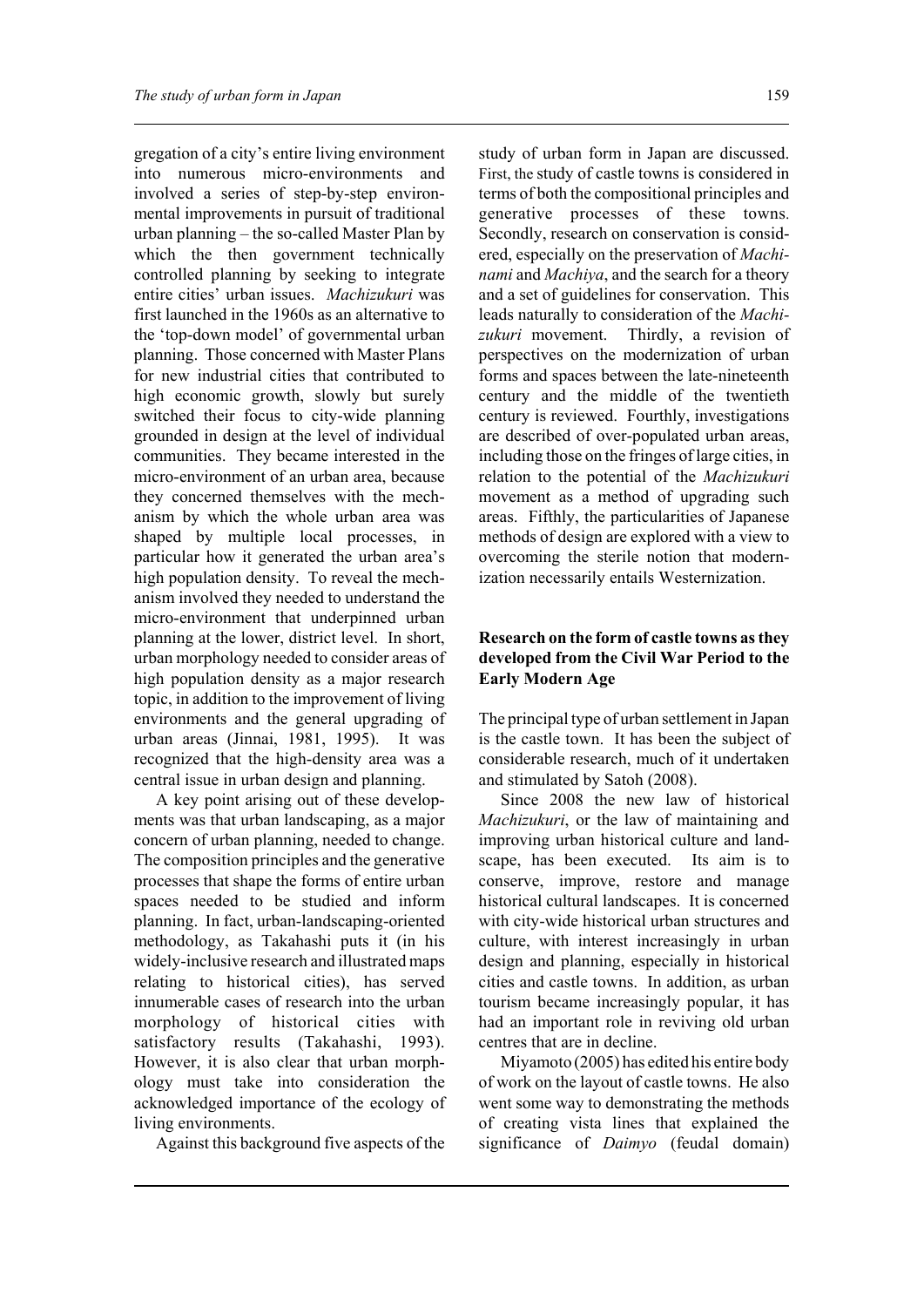(Miyamoto, 1986).

Takami demonstrated the importance for the layout of castle towns of the location of surrounding important religious facilities (Takami, 2008). He emphasized how castle towns adapted to conform to astronomical observations.

Satoh and his group developed their research (Satoh, 1999) by obtaining objective quantitative data about historical street patterns and their relationship to surrounding mountains and other aspects of topography using GIS. They did this for over 60 castle towns (Satoh *et al*., 2014). Precise survey technology was used to shed light on such aspects as religious meaning and sense of beauty (Satoh, 2015). The same research method was adapted for use in newly-settled towns and cities in Hokkaido in the first decade of the Meiji era by Kubo and his associates, and its similarity with the methodology of castle-town planning is evident (Kubo *et al*., 2014).

This research on castle-town design emphasized the spiritual insight and Japanese ways of philosophical thinking that have combined with the local beliefs of particular territories. These insights are widely accepted by Japanese researchers.

According to the research of Sugano on the lengthy transforming process of Kanazawa, this historical city, composed of eight small castle towns built by the *Daimyo* of Maeda Warrior Clan, inherited aspects of the complex character of each castle town, giving rise to the rich diversity of present-day Kanazawa (Sugano, 2014).

## **Historical urban landscapes,** *Machinami* **and conservation**

Asano has reviewed research on the historical urban environment, especially in relation to conservation (Asano, 1999). Conservation of *Machinami* has been an important movement since the 1960s. It has involved citizens, architects, architectural historians and local authorities, especially in small towns. In this way, research methods and techniques of conservation for historical wooden *Machiya* buildings have been established. The first significant work of historical townscape *Machinami* conservation was undertaken in Tsumago-juku of Shukuba-machi in Nakasendo highway. It was led by Ota and his colleagues in the 1960s (Ota, 1981). He started to undertake preservation projects, including the investigation of the local *Machiya*.

Ota has sought to develop *Machinami* townscape research using the methodology of folk housing set up for the purpose of cultural property preservation. He endeavoured to discover the composition principles of *Machiya* folk houses, and undertook the first attempt to investigate the *Machinami* townscape.

Ota researched the widespread traits and cultural historical values of the *Machinami* townscape and *Machiya* buildings. *Kyomachiya*, which was the model tradesman's house in Japan, and its *Machinami*, were the first objects of study in the historical centre of Kyoto. Such studies were based on comparative work by Shimamura (1971). After its beginnings in Kyoto, the research on *Machiya*, published in *Studies of traditional townhouses* by Ueda and Tsuchiya (1975), expanded to cover the *Machinami* across Japan.

The *Machiya*, including shops, storehouses and rooms used for handicraft manufacturing, have existed as historical compound residential buildings since the sixteenth century. The mechanism by which the traditional tradesmen's houses and street stores undergo transformation is a topic that seems likely to be pursued.

Such research needs to be re-examined in relation to the early-modern economic system that prevailed during the Edo period. It aims to discover how the civil society of Edo could grow from the foundations of a free market economy run by merchants and artisans, and how this type of management of local communities could prosper in this liberal urban culture. Its methods are based on reading historical texts and studying the traces of urban transformational processes. An architectural historian usually makes analyses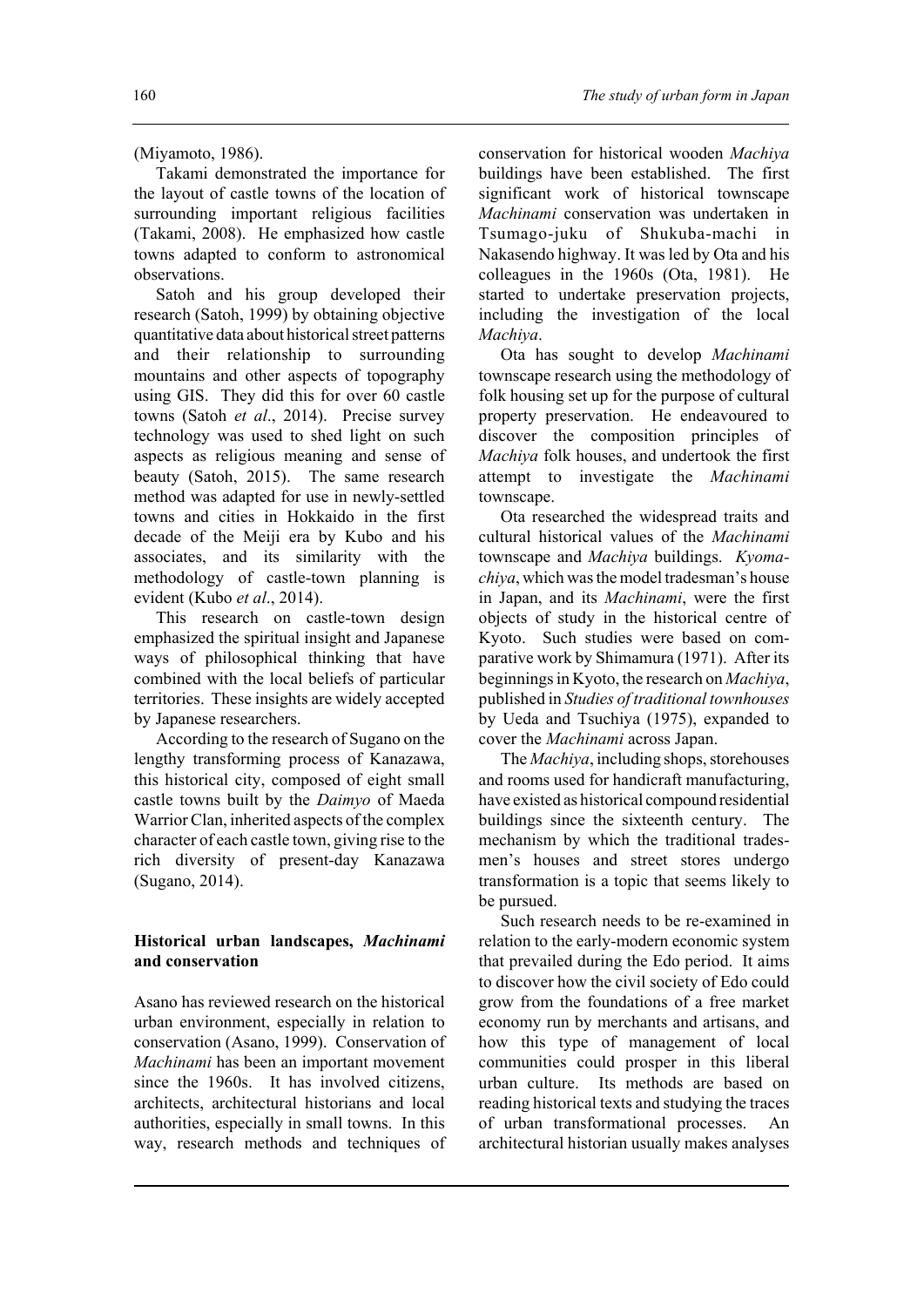of the researched objects by using the relevant historical texts and drawings, investigating the morphological transformations of sites and dimensions, and studying their structures or compositions in relation to, for example, the social context of any specific town in Kyoto (Noguchi, 1988). Following this, several research projects relating to traditional architectural complexes were completed under the supervision of Inagaki.

Such research was further developed to include the adjacent communities of traditional townhouses and published as *Researches on traditional townhouses and communities* (Ueda, 1976). This served as a theoretical foundation for the *Machinami* preservation movement in subsequent years.

## **The modernization process in urban planning and design**

Within architectural urban history, the concept of the 'modern period' or 'modernity' is a major research object. The Meiji Restoration in the late-nineteenth century, when Japan became a centralized nation, embraced modernity, being eager to absorb new techniques from the West and improve the Meiji's urban spaces. Such thinking went hand in hand with the idea of demolishing the old. The historical cities and traditional districts were seen as 'the early modern urban things of yesterday', though they might show the way back to a brave new world. In particular, the city with its castle town at its centre was treated without respect, its castle wall was flattened, its moat filled and the Edo sentiment disappeared. The urban spaces of the historical city were planned for modernization.

In the meantime, the thinking on modern urban design and planning was introduced: architects and engineers from the West were playing major roles in designing and planning civic centres. Research attitudes towards the history of modern urban space, urban design and morphology were encouraged throughout the Meiji era. To what extent should this modernization process be seen as Europeanization? It is more realistic to view the process as an interaction. The latter view is closer to that of Ishida (2004), Fujimori (2004) and Asano (2008), who approach this issue from the standpoint of design and planning.

For their kind of research a question that is central is how will urban space undergo change? To find the answer one must undertake both practical analyses of actual urban structure and examine historical texts. Based on historical texts, old maps and ancient drawings, Matsuura has made detailed analyses of governmental building blocks that took the castle town as an architectural foundation, seeking to visualize in detail the process of castle-town formation since the Meiji era (Matsuura, 2002, 2004, 2005, 2006a, 2006b, 2006c, 2007, 2009a, 2009b).

The citizens themselves can preserve the landscape of the historical city by resisting the governmental process of modernization – its flattening of castle walls, filling up of moats and widening of historical streets. Citizens must understand, as Nonaka (2013, 2014a, 2014b) argues, that by working hand in hand with influential persons, such as lawyers and religious leaders, they can guard traditional urban forms against hostile change.

Based on Hatsuda's research in the downtown area of Tokyo, the formation of the *Machinami* build-up and grouping of forms becomes clear – for example, in the brickmaking street 'Reng-gai' (Ginza District), in shopping streets, processing factories, department stores and the business quarter (Hatsuda, 2001, 2004). Hatsuda endeavoured to uncover the period of urban transformation from the late-1940s to the 1960s starting with three topics – post-war rehabilitation after destruction, the fireproofing movement, and urban redevelopment. He has revealed the formation of urban spaces not merely from the standpoint of urban infrastructure but in relation to the interaction of multiple themes (Hatsuda, 2011).

Starting from research on how urban spaces are controlled and planned by official authority, urban planning projects must seek to establish how urban spaces should be formed. This should be done in accordance with public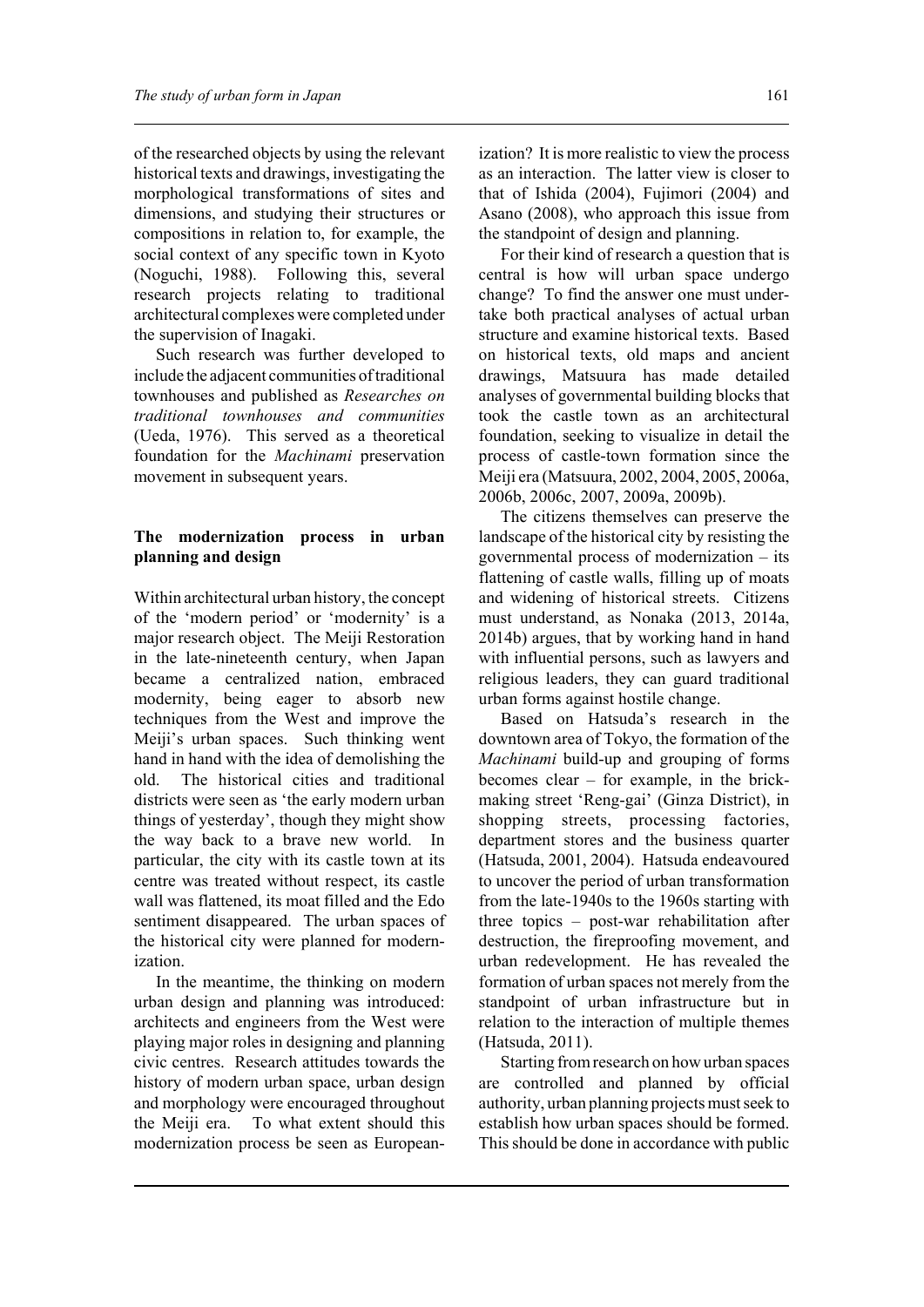opinion, taking into account the views of landowners.

#### **Research on the mechanism of autonomous transformation**

Modern Japanese cities, it has been suggested, share one characteristic: they all seem to appear in a chaotic state. Nevertheless, a hidden mechanism seems to be affecting each city in a process of autonomous transformation. From the 1960s onward research revealed a number of aspects of this process.

First, there have been surveys to find out the meaning of modern urban space that has been formed through autonomous transformation. In 1966, a research team from Oregon University completed a design survey of *Kanazawa-sachi-machi*. A research group led by Kamishiro and Miyawaki completed a similar survey of the settlements and villages built in the 1960s and 1970s in the Japanese islands (Meiji University Kamishiro Laboratory and Hosei University Miyawaki Seminar, 2012).

Secondly, Jinnai undertook a design survey of practical aspects of urbanism and interpreted the results with reference to historical texts. His methodology of 'reading' modern urbanism was based on his analyses of urban morphological transformations at the block level (Jinnai, 1981, 1995). Satoh has searched for the mechanism of autonomous transformation – by analysing various districts in inner city Tokyo also at the block level (Satoh, 2003). And K. Satoh (2005) has carried out detailed urban morphological analyses of the plans of the problematic buildings and those adjacent to them, clarifying the history of environmental services in Japan, and suggesting bases for improved environmental conditions.

A further aspect has included the bringing together of a number of approaches, for example in seeking to integrate new developments within historical landscapes. High rise mansions have been frequently constructed and conflict with the forms of the low townhouses: they are disturbingly eyecatching. To solve such problems, both commercial and residential functions were combined in compound building complexes. And, considering the need to settle all the problems arising out of such compound living environments, an archetype – the new type of *Machiya* town house  $-$  was proposed by Tatsumi (1999) (see also Satoh and Gaikukannkyou Kenkyuukai, 1990; Ueda and Tsuchiya, 1975). The Satoh group has painstakingly formulated the problems of urban transformation, investigating them not from the viewpoint of modern urban planning, as in the case of street planning, but from within the  $city$  blocks themselves  $-$  aiming to discover a mechanism of autonomous transformation. Thus the archetype of modern urban architecture may offer solutions for those crowded, condensed wooden blocks, castle towns, or even the *Machizukuri* designed to restore earthquake-ruined areas.

#### **Landscape design and spatial order as Japanese solutions**

Urban morphological research on historical cities has been particularly concerned with the historical and cultural evaluation of *Machinami* settlement forms. Extending from the study of the district to the national scale, it also includes the modern castle town as an object of study. With an especial concern for topographical character, Higuchi (1983) analysed objects with regard to such dimensions as distance and depth, and angles of declination and elevation. He also analysed the structure of characteristic Japanese typological spaces.

In reaction against the uniformity of contemporary functional planning, there has been a concern for the design culture of traditional Japanese spaces (Toshi design kenkyuutai, 1968, 1973). Among the forms studied have been shrines, aiming to explore how the planned spaces may be most effectively incorporated in the landscape. Another concern has been with how the main street in historical Japanese towns may become a public space that is ideal for ceremonial occasions.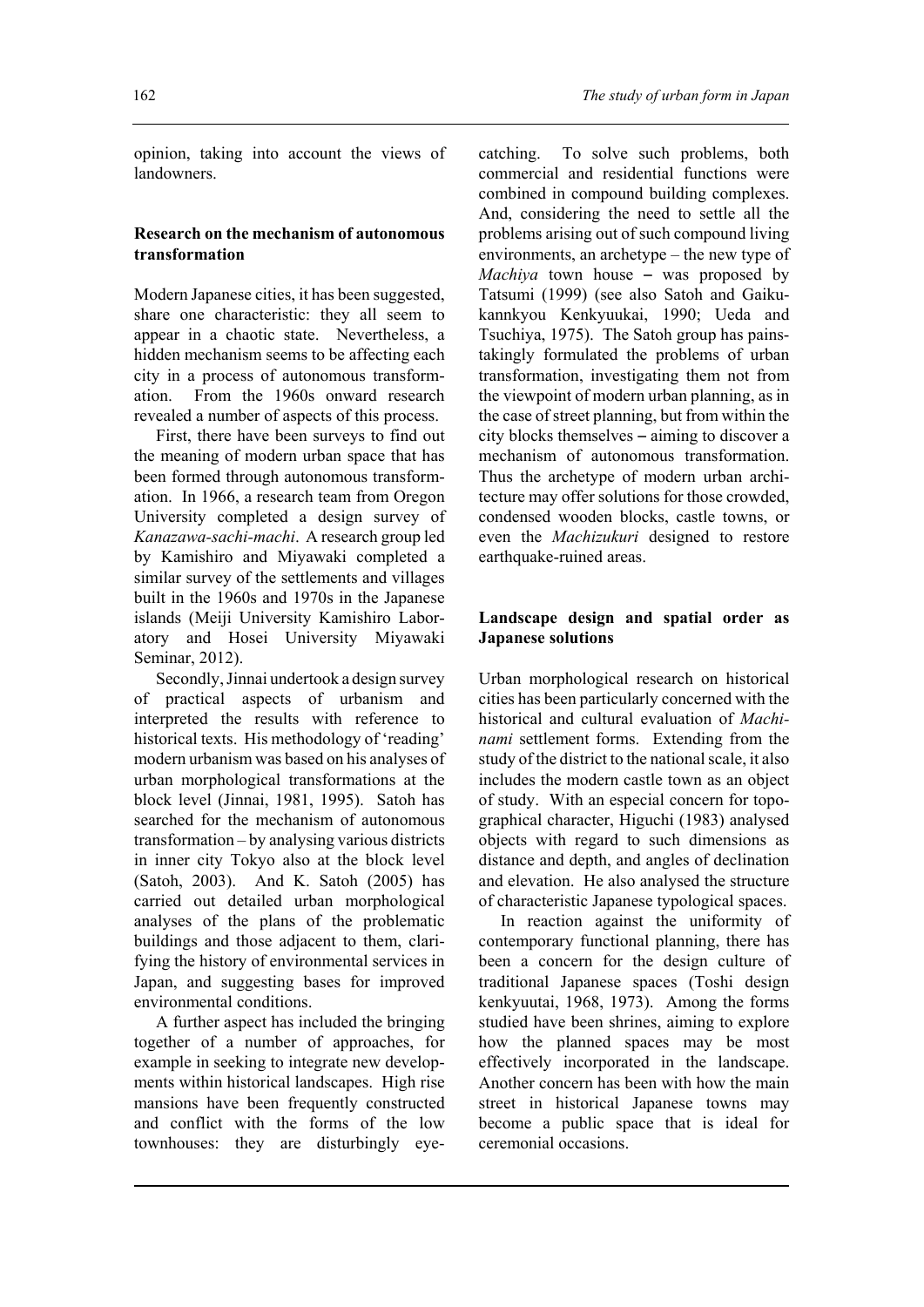The 'disappearing yet visible cities', as architect Maki describes them, do still exist, including in many ordinary Japanese urban areas (Maki, 1979). Maki distils the essence of space that is genuinely Japanese in character, and shows that such character makes Japanese urban space different from that of historical cities in general (Maki *et al*., 1980).

The concept of 'town and village making from within' can be traced back to the beginning of the twentieth century. It has its conceptual root within Japanese folklore tradition and has become fashionable today in Japanese town-making. Its major concern is to uncover the realities of those villages and settlements left behind by 'Japanese modernization'. Wajirõ has dealt with the architectural aspects of this concept and coined the term *Kõgengaku* or *Kõgenology* as opposed to 'archaeology' (Kon, 1971-3). The former means 'the study of contemporary people's life and space'. Kon has published a series of books about the form of urban and rural areas. Yoshisaka, Kon's successor, an outstanding architectural philosopher, established the wellknown Yoshisaka Research Laboratory, which was at the forefront in promoting *Machizukuri*.

Benefiting from his apprenticeship under Le Corbusier, Yoshisaka absorbed the fundamentals of European humanity and topography. The School of Architecture in Waseda University published, under his guidance, a comprehensive coverage of research and applications: *The methodology of the findings on forum and place* (Yoshisaka, 1975). In it he issued the challenge 'what should the Japanese city or community be?'. His answer was 'discontinuous continuity'.

In 1975, the Yoshisaka Laboratory, focusing on the meaning of traditional cities and urban spaces in the region of Sendai and Nago, presented their methods of urban morphology in spatial design and urban planning with specific visions and recommendations. These methods were founded on a deciphering of local aspects of geography, history and ecology. They aimed to counter the type of urban and regional planning that results in standardized functions and routine life styles. Applying the Fish-Eye Map as the

method of representation, it was claimed that a world view could be better grasped and visualized (Yoshisaka, 1976).

Shelton (2012) has sought to contrast the characteristics of spatial order peculiar to Japan with those peculiar to the West, aiming to discover the points in common between Japan and the West in modern urban design thinking. But what Shelton presented is fragmented. His theory is much the same as *Machizukuri* methods of 'town and village making from within', without grasping the complexity of such methods, particularly as contributed by Yoshisaka and his successors.

#### **Conclusion**

Several research themes or fields of interest can be recognized within Japanese urban morphology and an attempt has been made here to review what are arguably the more important of these. There is an absence in Japan of anything approaching comprehensive, all-inclusive thinking in urban morphology. Yoshisaka (1980) has proposed his innovative, interdisciplinary approach called *Yukeology*: by this he means the study of the physical environment in terms of *ke* (form) and *sugata* (appearance). We offer here by way of conclusion our attempt at translation of a very small sample of his observations on this approach.

All the various specialities scattered among different studies and professions are, once again, synthesized in a binding together of research on how to make the human dwelling condition and environment full of energetic happiness. In this way it is necessary to learn how the things in daily life appear, in various forms and shapes: how they exist through their daily life intertwined with the multiple appearances of life… People who are educated in the principles of *Yukeology* would all wish to live in a friendly environment and live together in peace (Yoshisaka, 1980, pp.12- 14).

By extension of this Japanese perspective, we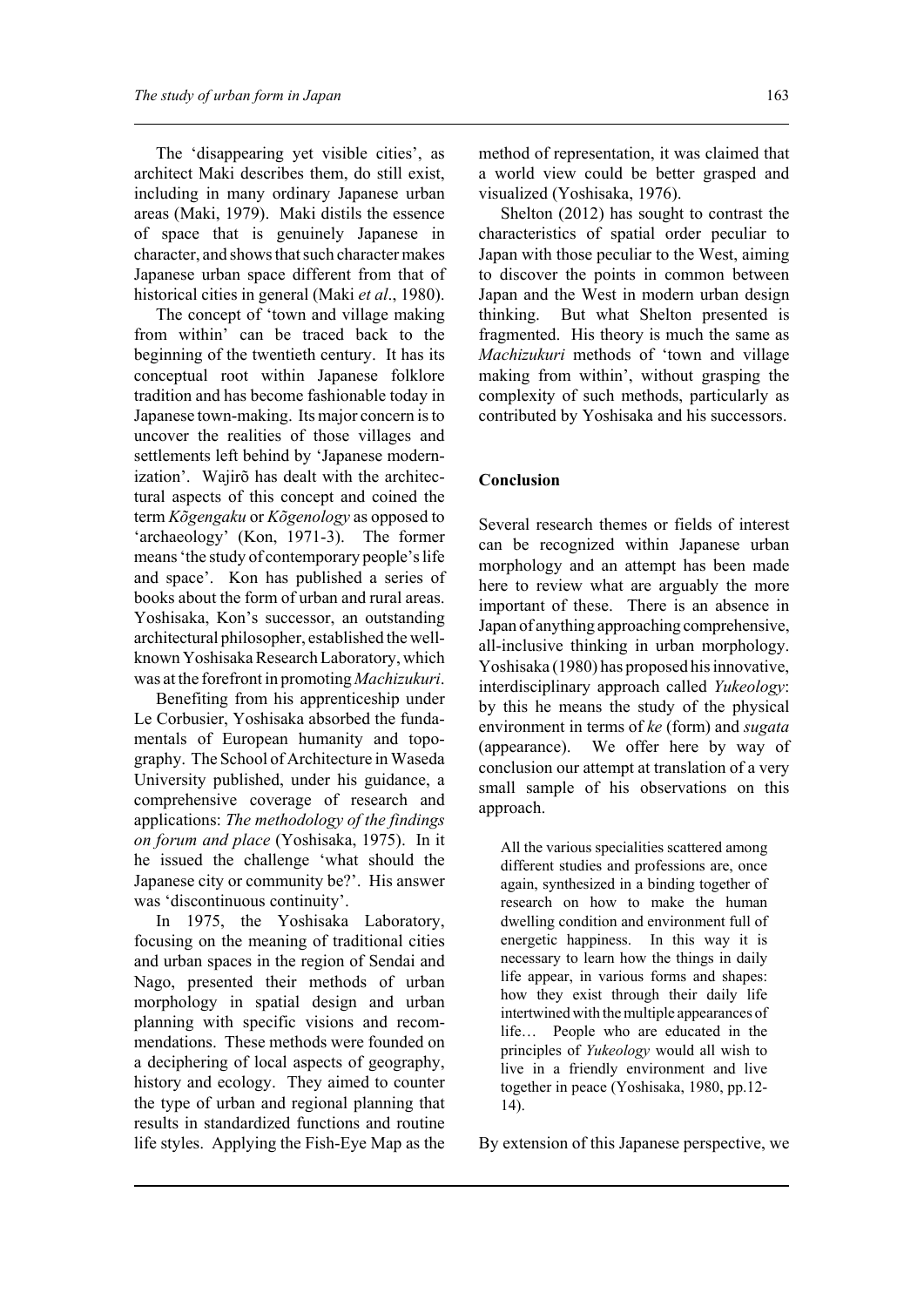end with the thought that within urban morphology there is scope for integrating many scientific and academic fruits. The search continues for appropriate methods of so doing.

#### **References**

- Asano, J. (2008) *Senzenki no Tihou Toshi niokeru Kindai Toshikeikaku no Doukou to Tenkai* (*Trends in modern city planning and development in local cities in the pre-war period*) (Chuokou-ronbijyutsu, Tokyo).
- Asano, S. (1999) 'The conservation of historic environments in Japan', *Built Environment* 25, 236-43.
- Fujimori, T. (2004) *Meiji no Tokyo Keikaku* (*Plan of Tokyo in the Meiji era*) (Iwanami, Tokyo).
- Hatsuda, K. (2011) *Toshi no Sengo-Zattou nonakano Toshikeikaku to Kentiku* (*The postwar in the city: urban planning and architecture in the crowd*) (University of Tokyo Press, Tokyo).
- Hatsuda, T. (2001) *Hankagai nimiru Toshi no Kindai-Tokyo* (*Modern times of the city in the downtown area: Tokyo*) (Chuokouronbijyutsu, Tokyo).
- Hatsuda, T. (2004) *Hankagai no Kindai-Toshi Tokyo no Syouhi Kuukan* (*Modern times in the downtown area: consumption space in the city of Tokyo*) (University of Tokyo Press, Tokyo).
- Higuchi, T. (1983) *Visual and spatial structure of landscapes* (MIT Press, Boston).
- Ishida, Y. (2004) *Nihon Kindai Toshikeikaku no Tenkai* (*Development of Japanese modern city planning*) (Jichitai Mo, Tokyo).
- Jinnai, H. (1981) *Tokyo no Machi wo Yomu: Shitaya Negishi no Rekishiteki Seikatsu Kankyo* (*Reading the town of Tokyo: historical life environment in Shitaya and Negishi*) (Sagami Shobo, Tokyo).
- Jinnai, H. (1995) *Tokyo: a spatial anthropology* (University of California Press, Berkeley).
- Kon, W. (1971-73) *Kon Wajirou Shuu zen,* 9 kan (*The complete works of Kon Wajirou,* 9 vols) (Domesu, Tokyo).
- Kubo, K., Adachi, T., Sugano, K. and Satoh, S. (2014) 'Hokkaido shokumin toshi niokeru 'Yamaate' no jittai ni kansuru kenkyu: Shiribeshi chihou no 6 chouson wo taishoutosite' ('A study of 'Yamaate' in a colonist city in Hokkaido: six case studies in Shiribeshi District'), *Journal of the City*

*Planning Institute of Japan* 49(3), 759-64.

- Maki, F. (1979) 'Japanese city spaces and concept of 'Oku'', *Japan Architect* 54 (256), 50-62.
- Maki, F., Wakakatsuki, Y., Ohno, H. and Takatani, T. (1980) *Miegakure suru toshi* (*Urban space of the 'hidden and visible'*) (Kajima, Tokyo).
- Matsuura, K. (2002) 'A study of forming a civic centre and urban renewal in five military cities based on Japanese castle towns in the Meiji era', *Journal of the City Planning Institute of Japan* 37, 499-504.
- Matsuura, K. (2004) 'A study on forming a civic centre and urban renewal in prefectural capital cities based on Japanese castle towns in the Meiji and Taisho eras', *Journal of Architecture and Planning* 581, 67-74.
- Matsuura, K. (2005) 'Urban design of a civic centre in prefectural capital cities based on Japanese castle towns from the Meiji and Taisho eras to the early Showa era', *Journal of Architecture and Planning* 588, 87-94.
- Matsuura, K. (2006a) 'A study of the spatial characteristics and urban design of a civic centre formed in the Meiji and Taisho eras: a case study of 39 prefectural capital cities', *Journal of the City Planning Institute of Japan* 41, 917-22.
- Matsuura, K. (2006b) 'The reorganization and urban design of a civic centre in a rehabilitation project after the Second World War in prefectural capital cities based on Japanese castle towns', *Journal of Architecture and Planning* 608, 89-96.
- Matsuura, K. (2006c) 'A 3D spatial composition of a civic centre in the early Showa era with bird's-eye view pictures by Yoshida Hatsusaburo in cases of 18 prefectural capital cities based on Japanese castle towns', *Journal of Architecture and Planning* 602, 105-12.
- Matsuura, K. (2007) 'A study on factors and ways for the preservation of municipal office buildings from the viewpoint of urban design: a case study of prefectural capital cities based on Japanese castle towns', *Journal of the City Planning Institute of Japan* 42, 445-50.
- Matsuura, K. (2009a) 'The relationship between the transformation of the civic centre and reclamation of the moat: the case of seven cities based on Japanese castle towns', *Proceedings of the Conference of the International Planning History Society*, Istanbul, vol. 1, 329-37.
- Matsuura, K. (2009b) 'A study of the arrangement of municipal office buildings built at the focal point of streets in the early Showa era in Japan',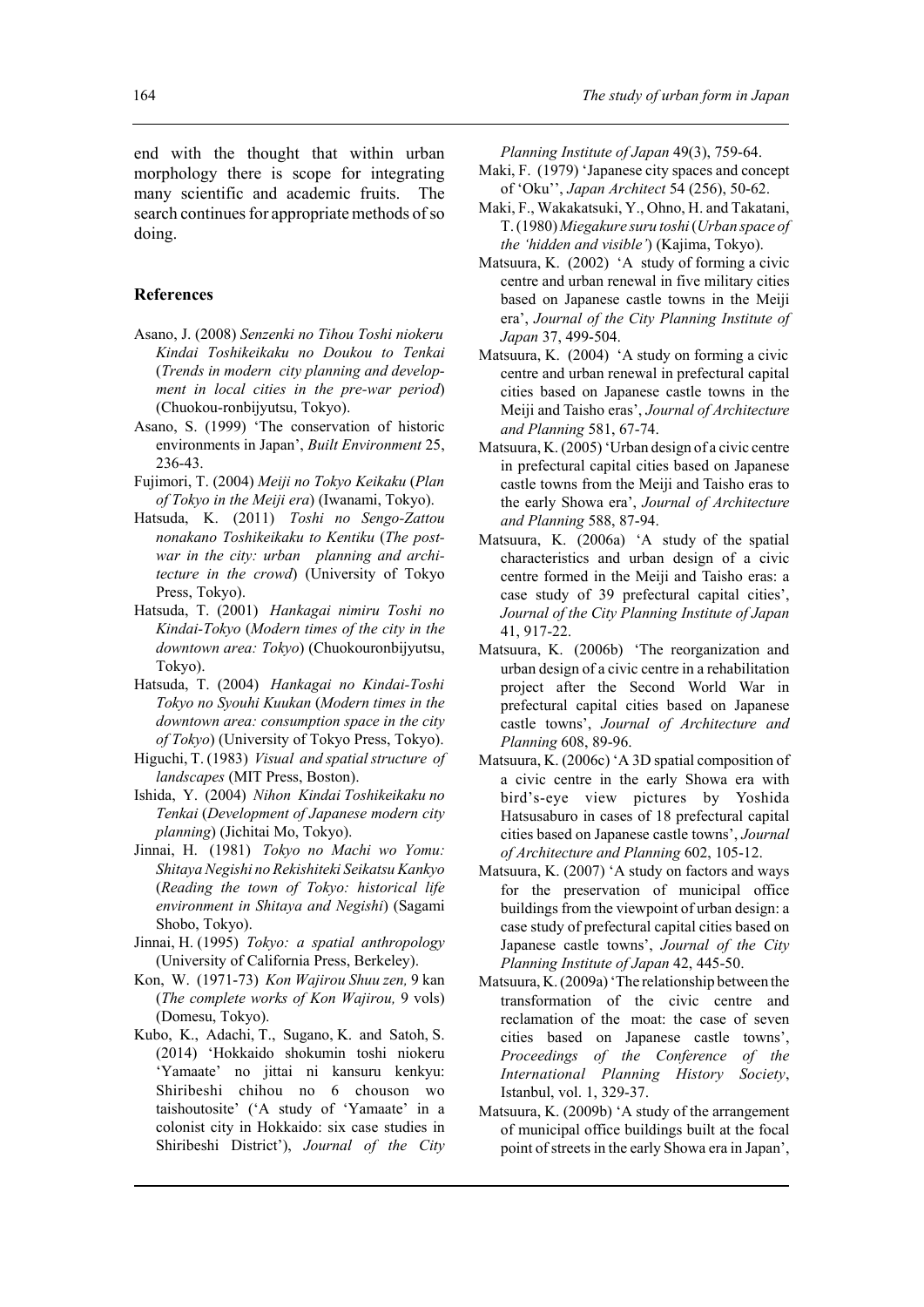unpublished paper presented to the Sixteenth International Seminar on Urban Form, Guangzhou, September.

- Meiji University Kamishiro Laboratory and Hosei University Miyawaki Seminar (2012) *Hukkoku design survey* Design Survey Reprints (Shokokusha, Tokyo).
- Miyamoto, M. (1986) 'Kinsei shoki joukamachi no vista ni motozuku toshisekkei' ('Urban design of castle towns in the early modern era based on the vista'), *Kenchiku-shi-gaku* 6, 72-103.
- Miyamoto, M. (2005) *Toshi kukan no kinnsei-shi kenkuu* (*A study of the history of the modern era of urban space*) (Chuuou Koron Bijutu, Tokyo).
- Noguchi, T. (1988) *Chussei Kyoto no machiya* (*The* Machiya *in Kyoto in the medieval period*) (Tokyo University Press, Tokyo).
- Noguchi, T. (1992) *Nihon kinsei no toshi to kenchiku* (*Urban architecture in the Japanese Kinsei era*) (Housei daigaku, Tokyo).
- Nonaka, K. (2013) 'The background and circumstances of the modern conversion of Kofu Castle site to a park', *Journal of the Japanese Institute of Landscape Architecture,* 427-32.
- Nonaka, K. (2014a) 'The background and progress of the plan to turn the site of Odawara Castle into a prefectural park', *Journal of the Japanese Institute of Landscape Architecture*, 419-24.
- Nonaka, K. (2014b) 'The significance of plans to convert castle sites into parks for the 1980 sale and subsequent land use', *Journal of the City Planning Institute of Japan*, 1053-8.
- Ota, H. (1981) *Rekishitekifudo no hozon* (*Preservation of special measures*) (Shokokusha, Tokyo).
- Satoh, K. (2005) *Jyukankyo Seibi Machinaoshi no Riron to Jissen* (*Improvement of the residential environment: the theory and practice of town change*) (Kajima,Tokyo).
- Satoh, S*.* (1999) 'Urban design and change in Japanese castle towns', *Built Environment* 24, 217-34.
- Satoh, S. (2003) 'Tokyo', in Kim, K.-J. (ed.) *International urban form study: development pattern and density in selected world cities* (Seoul Development Institute, Seoul) 149-288.
- Satoh, S. (2004) 'Sustainable community improvement in Japan: infill redevelopment where everyone can continue to live', in Sorenson, A., Marcotullio, P. J. and Grant, J. (eds) *Towards sustainable cities: East Asian, North American and European perspectives on managing urban regions* (Ashgate, Aldershot) 239-52.
- Satoh, S. (2008) 'Urban morphology in Japan: researching castle towns', *Urban Morphology*

12, 5-10.

- Satoh, S. and Gaikukannkyou Kenkyuukai (1990) *Gendaini Ikiru Machi* (*Living Communities Today in Tokyo*) (Kajima, Tokyo).
- Satoh, S., Kubo, K., Sugano, K. and Shiino, A. (2014) 'GIS wo mochiita joukamachi toshi niokeru doro chuusin line to sanchou no ichi kankeini kansuru kenshou: Yamagata ken Tsuruoka shi wo taishou tosite' ('Investigation of the geographical relationship between street centre lines located in a castle town and its surrounding mountain peaks: a study in Tsuruoka City, Yamagata Prefecture'), *Journal of the City Planning Institute of Japan* 49, 71-6.
- Satoh, S. (ed.) (2015) *Shin Pan Zusetu joukamachitoshi* (*New version of illustrations of Japanese castle-town cities*) (Kajima, Tokyo).
- Shelton, B. (2012) *Learning from the Japanese city: looking east in urban design* (Routledge, Abingdon) 2nd edn.
- Shimamura, N. (ed.) (1971) *Kyo no machiya* (*Traditional town houses in Kyoto*) (Kajima, Tokyo).
- Sugano, K. (2014) 'A study of Kanazawa the castle town: its historical urban structure and urban formation', in Cavallo, R., Komossa, S., Marzot, N., Berghauser Pont, M. and Kuijper, J. (eds) *New urban configurations* (Delft Academic Press, Delft) 695-702.
- Takahashi, Y. (ed.) (1993) *Zushu Nihon Toshishi* (*An illustrated history of Japanese cities*) (Tokyo University Press, Tokyo).
- Takami, K. (2008) *Kinsei jokamachi no sekkei gihou: sijiku to sinpitekina sankakkei no himitsu* (*Method of early modern castle town design*) (Gihoudou, Tokyo).
- Tatsumi, K. (ed.) (1999) *Machiya-gata syugou jutaku* (*A* Machiya *style housing complex*) (Gakugei, Tokyo).
- Taut, B. J. F. (1962) *Nihonbino saihakkenn* (*Rediscovery of Japanese beauty*) (Iwanami, Tokyo).
- Toshi design kenkyuutai (1968) *Nihon no toshi kuukan* (*Japanese urban space*) (Shoukokusha, Tokyo).
- Toshi design kenkyuutai (1973) *Nihon no Hiroba* (*Japanese plaza and public space*) (Shoukokusha, Tokyo).
- Ueda, A. (ed.) (1976) *Kyou machiya community kenkyuu (Researches on traditional townhouses and communities*) (Kajima, Tokyo).
- Ueda, A. and Tsuchiya, A. (1975) *Machiya kyoudou kenkyu* (*Studies of traditional town houses*) (Kajima, Tokyo).
- Yamori, K. (1970) *Toshi plan no kenkyu* (*On the regional structure of Japanese castle towns*)